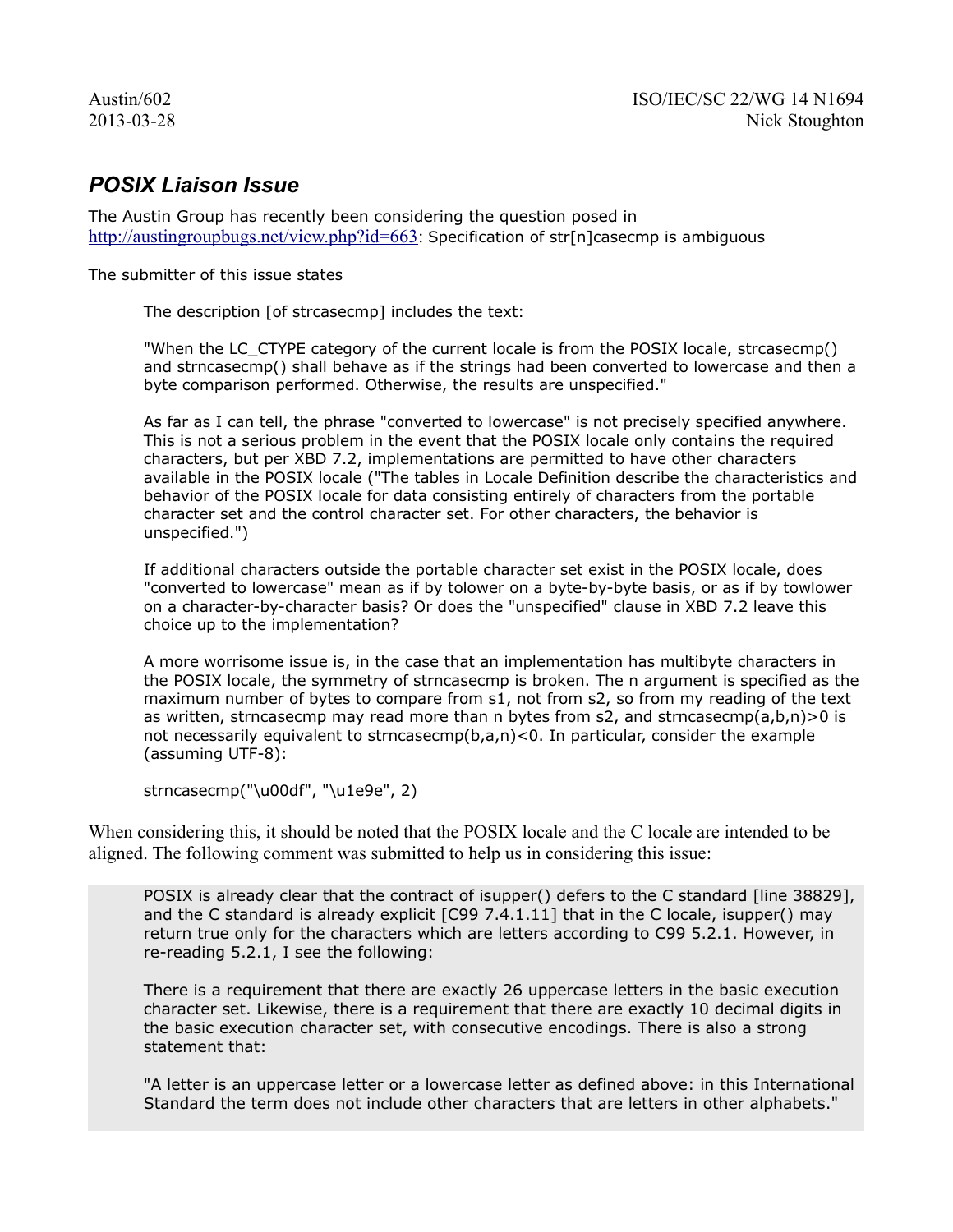We were originally interpreting this to mean that the C locale provides exactly the basic execution character set, with exactly 26 uppercase letters, and cannot provide extension letters. However, on re-reading, that statement in the C standard sounds to me like a letter is either one of the 26 uppercase letters in the basic character set, OR a character in the extended character set that is a letter, and merely that if the extended character set is smaller than the set of Unicode characters, then the term 'letter' in the standard would not include those Unicode letters not in the implementation's extended character set. But if we read it that way, where the extended character set can provide additional letters, then that also means that the extended character set can provide additional decimal digits.

Yet, in the POSIX standard, we required that there are exactly 10 characters that can belong to the 'digit' classification of the C locale [line 4015]. The approach in Note: [0001501](http://austingroupbugs.net/view.php?id=663#c1501) was to extend the exactness already present on digits to also apply to letters, but maybe the right approach is to instead go the other direction and not only allow extension character set members as additions to the set of letters, but also allow extension character set members as additions to the set of decimal digits. This would mean that you can no longer user c-'0' to find the numeric value corresponding to a character where isdigit(c) returns non-zero.

Now, you DO have some constraints - my understanding is that Unicode includes some characters which are considered letters, but which are neither uppercase nor lowercase. However, while non-C locales are permitted to have a character where isupper(c) and islower(c) both return false, but isalpha(c) returns true, this is forbidden on the C locale.

The liaison questions are:

- Is the Austin Group Correct in its interpretation of the C standard as described above?
- Does WG14 believe that the C locale can contain multi-byte characters? If so, what is the rationale for this?
- Does the committee agree with the interpretation response proposed at [http://austingroupbugs.net/view.php?id=663#c1501?](http://austingroupbugs.net/view.php?id=663#c1501)"

For reference, here is the text of our currently proposed resolution:

## Interpretation response

----------------------- The standard clearly states that the POSIX locale is a synonym for the C locale with regards to LC CTYPE, and defers to the C standard for its definitions of character categories. The C standard is clear that only 26 uppercase and 26 lowercase letters exist in the C locale, all of which have single-byte encodings.

## Rationale:

----------

While the POSIX locale may include multibyte characters, it must still honor the C locale rules. Since the C locale has only 26 characters that can be altered by tolower(), all of which are single bytes, it does not matter whether strcasecmp() and strncasecmp() use byte or character normalization, and the length limit of strncasecmp() is specified in bytes.

We are also seeking proposals for the standardization of a "POSIX.UTF-8" locale for Issue 8.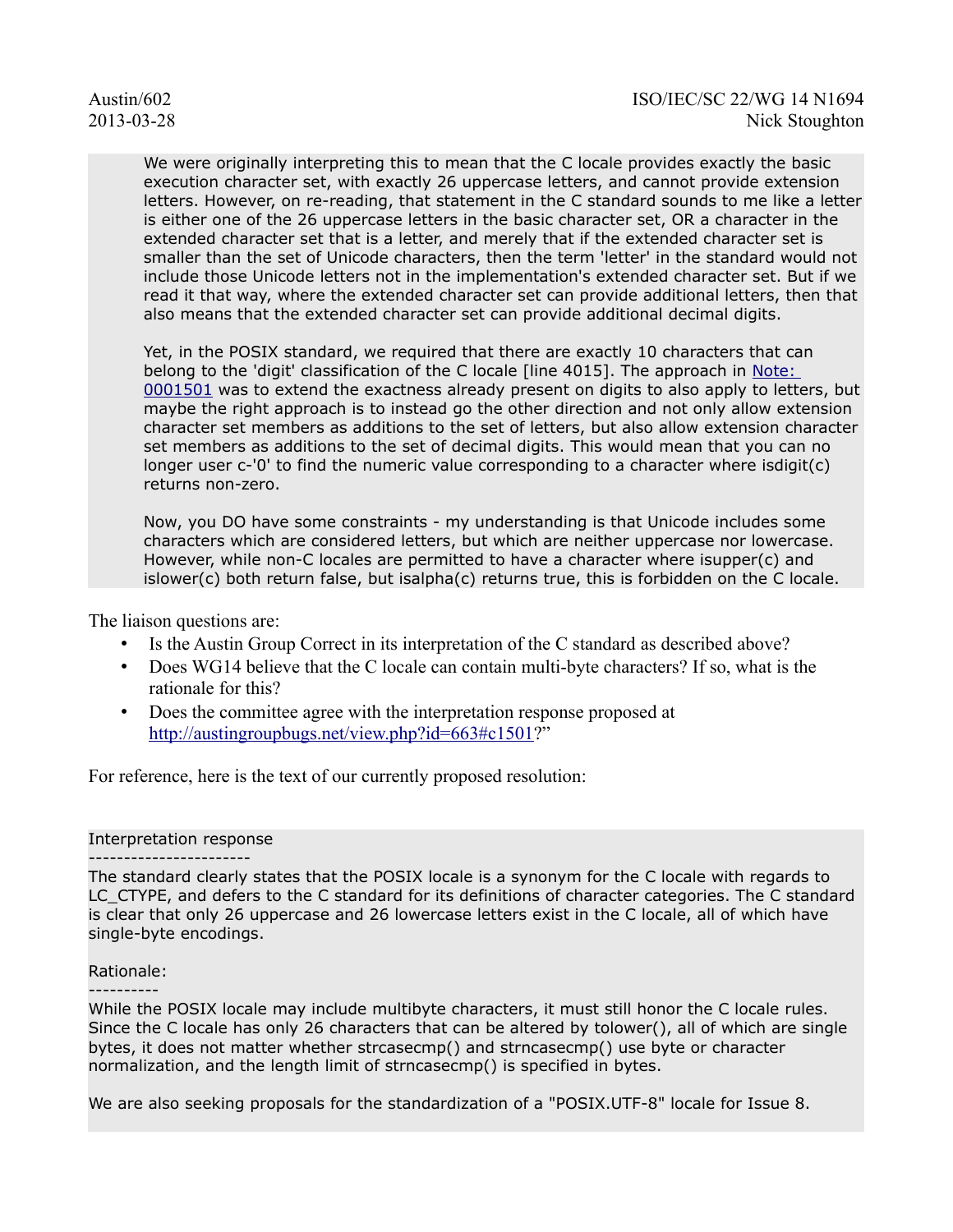Notes to the Editor (not part of this interpretation):

------------------------------------------------------ Make the following changes:

On page 136 line 3849 [7.2 POSIX locale], move the following sentences:

The tables in Section 7.3 describe the characteristics and behavior of the POSIX locale for data consisting entirely of characters from the portable character set and the control character set. For other characters, the behavior is unspecified.

to page 151 line 4531 [7.3.2.6 LC\_COLLATE Category in the POSIX Locale], with a wording change:

The definition below describes the behavior of the POSIX locale for data consisting entirely of characters from the portable character set and the control character set. For other characters, the behavior is unspecified.

On page 139 line 3996 [7.3.1 LC\_CTYPE upper], change:

In the POSIX locale, the 26 uppercase letters shall be included: A B C D E F G H I J K L M N O P Q R S T U V W X Y Z

to:

In the POSIX locale, only: A B C D E F G H I J K L M N O P Q R S T U V W X Y Z shall be included.

On page 139 line 4003 [7.3.1 LC\_CTYPE lower], change:

In the POSIX locale, the 26 lowercase letters shall be included: a b c d e f g h i j k l m n o p q r s t u v w x y z

to:

In the POSIX locale, only: a b c d e f g h i j k l m n o p q r s t u v w x y z shall be included.

On page 139 line 4009 [7.3.1 LC\_CTYPE alpha], change:

In the POSIX locale, all characters in the classes upper and lower shall be included.

to:

In the POSIX locale, only characters in the classes upper and lower shall be included.

On page 141 line 4091 [7.3.1 LC\_CTYPE toupper], change:

In the POSIX locale, at a minimum, the 26 lowercase characters:

to: